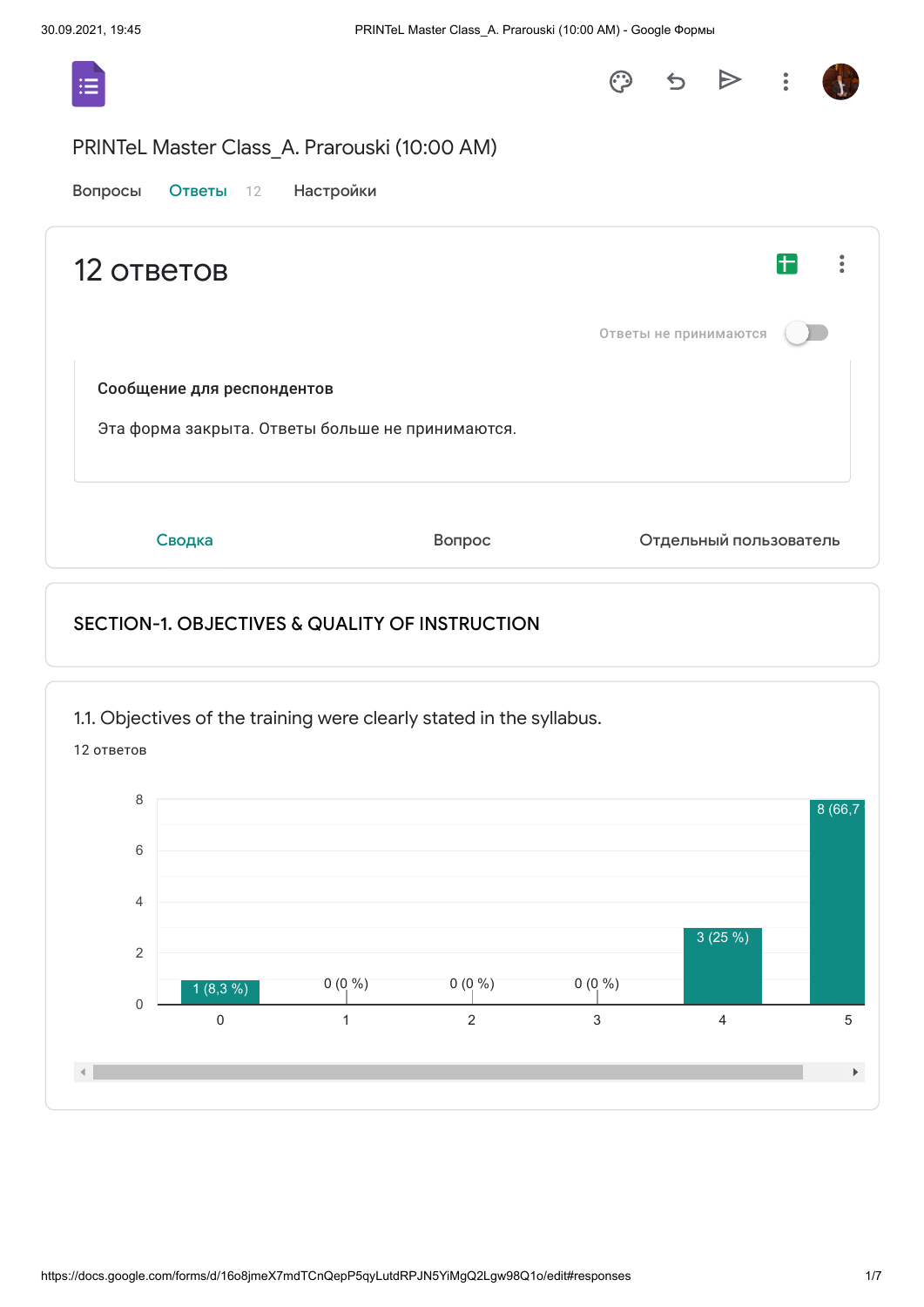

1.3. Participation and interaction during the training were encouraged.

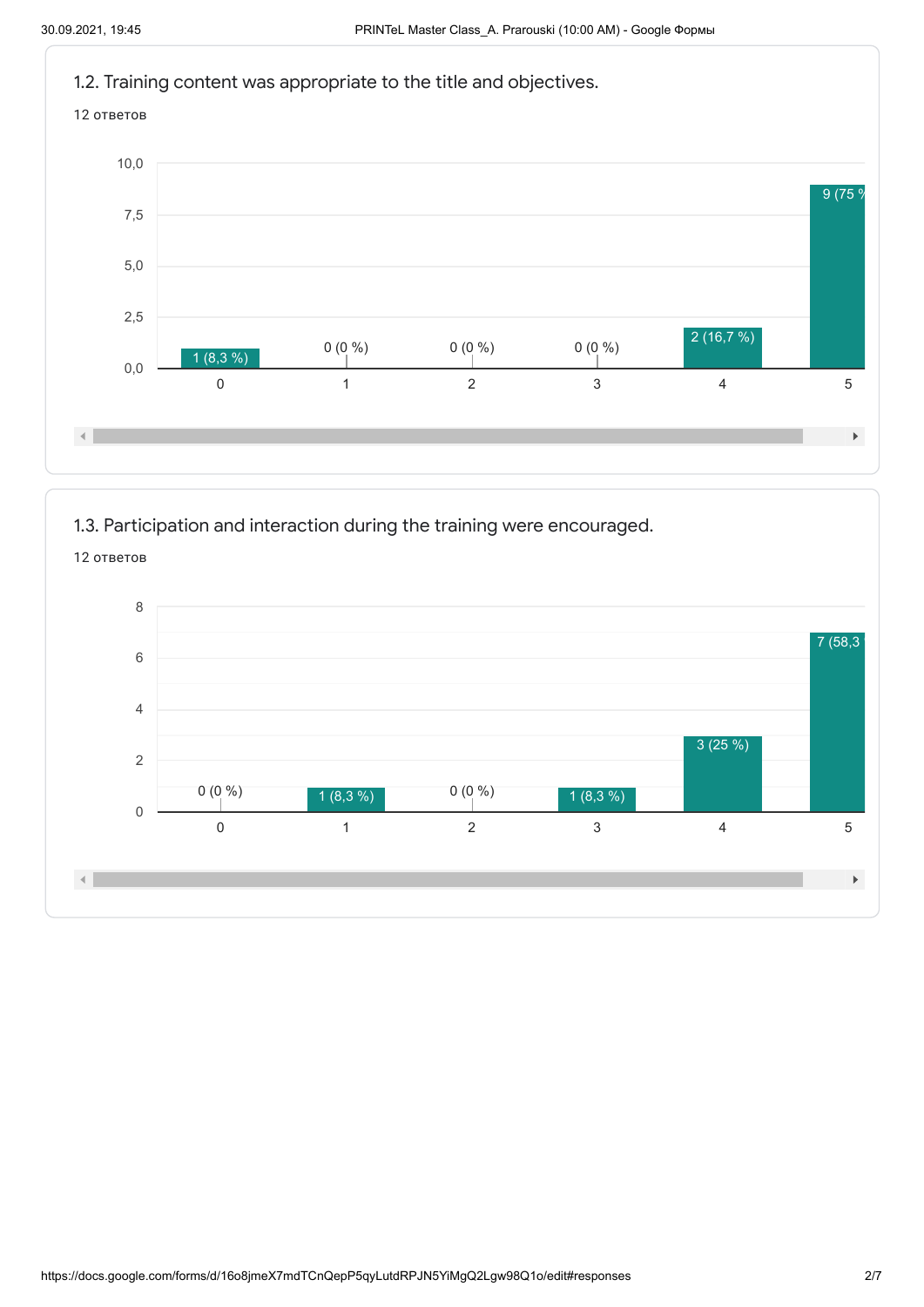

1.5. Trainer demonstrated knowledge and skills of the training topics.

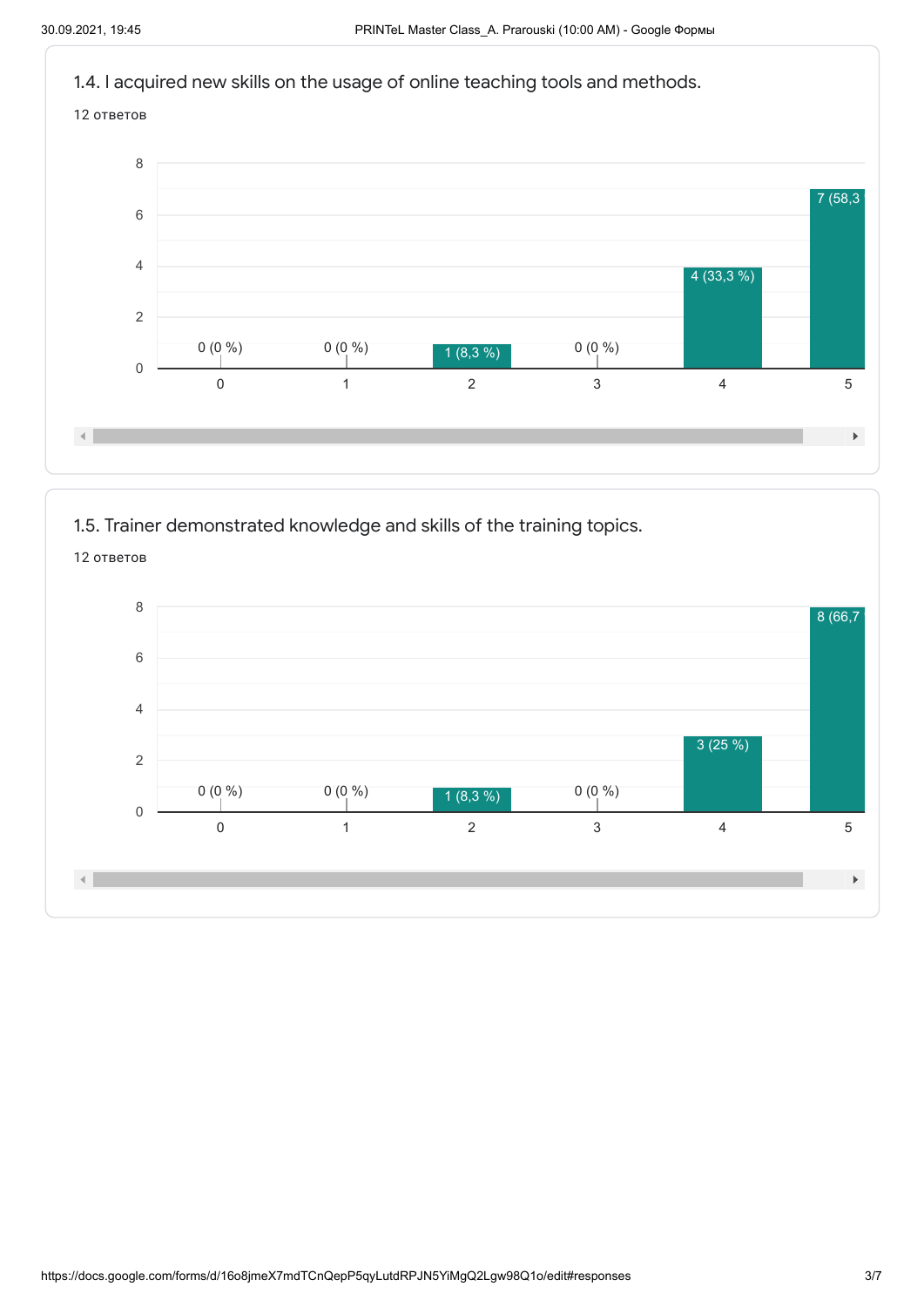

1.7. The training was supported by adequate digital tools and learning materials.

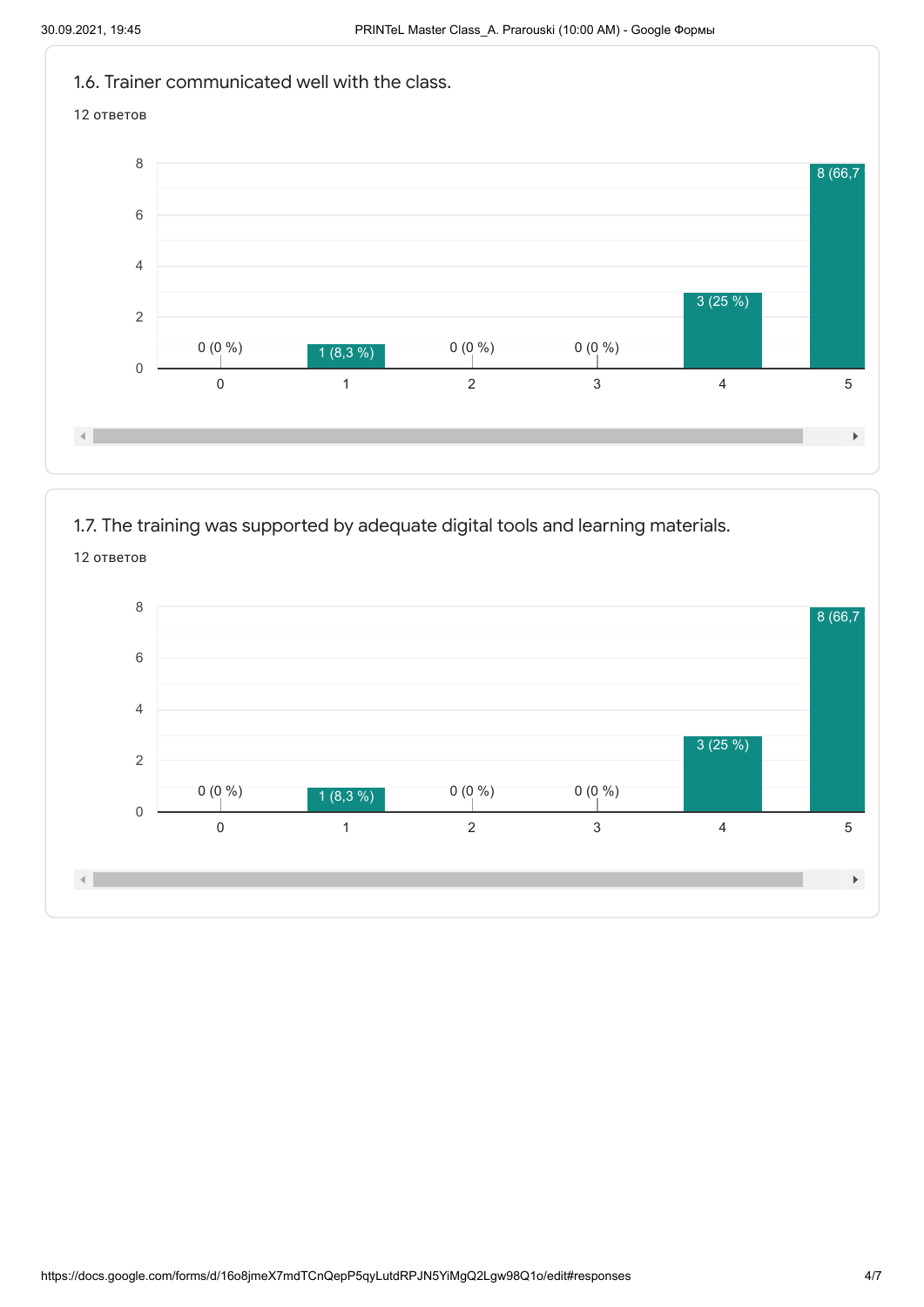

## SECTION-2. SATISFACTION

2.1. I will be able to apply acquired skills in my online teaching practice.

12 ответов

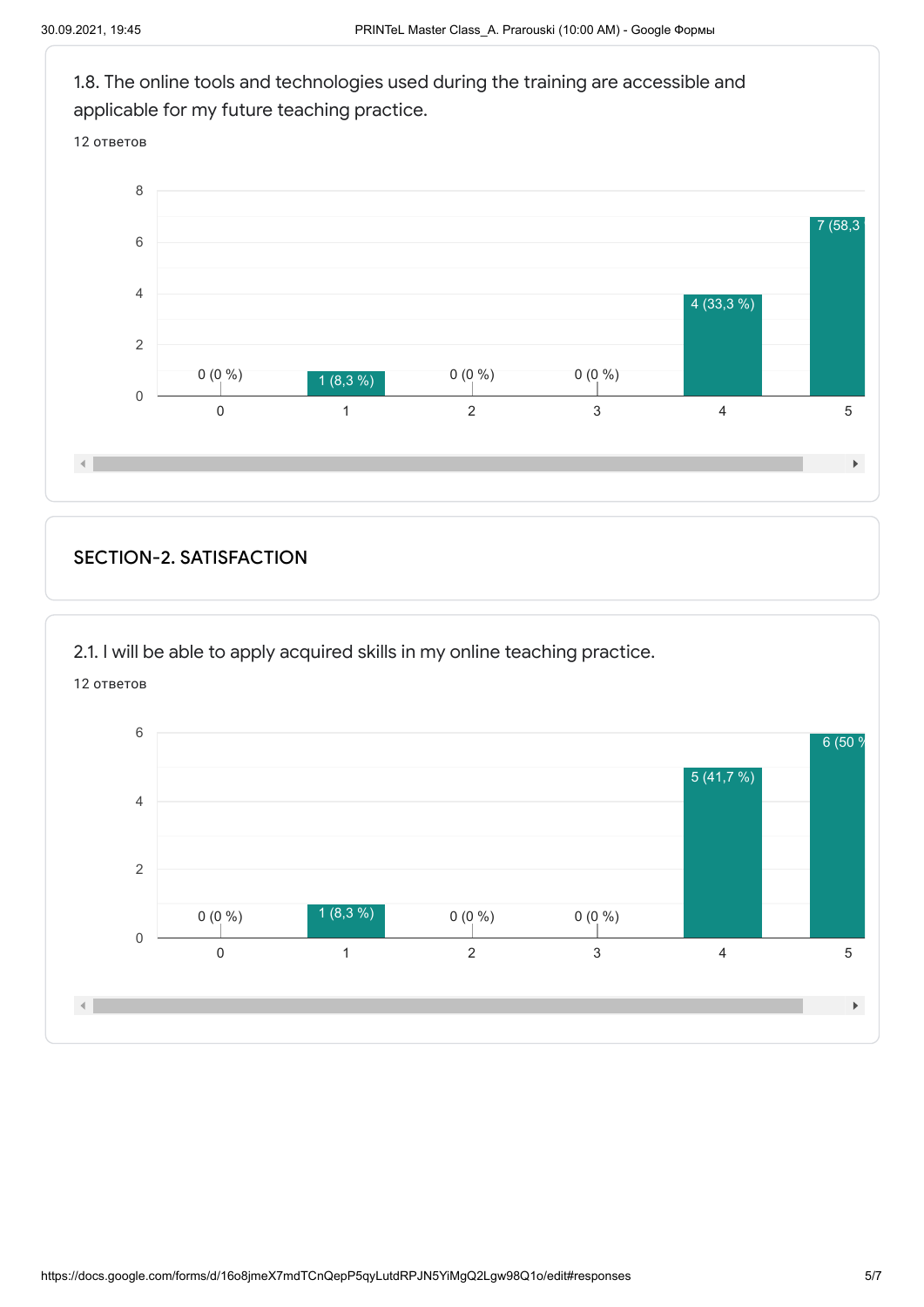